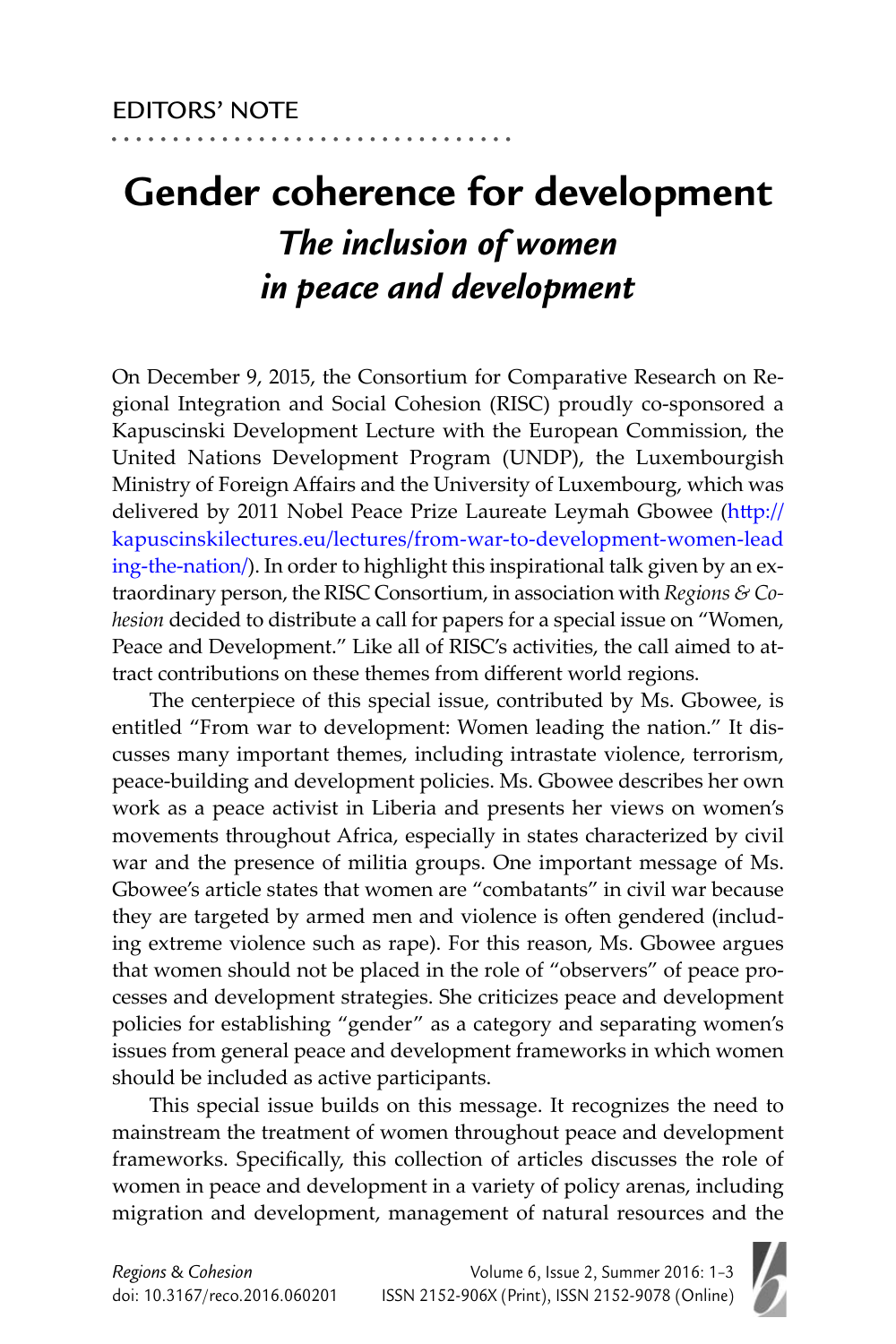environment, prisons/social policies, economic development, health, and violence and public security.

One of the main research themes developed in the RISC Consortium is policy coherence for development (PCD). This concept/policy tool, which has been championed by supranational organizations such as the United Nations (UN), the Organization for Economic Co-operation and Development (OECD) and the European Union (EU), aims to prevent non-development policies from undermining development strategies. It is a main pillar of the post-2015 Sustainable Development Goals agenda.

While PCD has led to some innovative ideas in relation to the improvement of development strategy efficiency and effectiveness, it remains a policy tool. RISC's research agenda on PCD focuses on the need to reinforce the normative bases of this concept so that it contributes to the promotion of rights-based forms of sustainable development. With this in mind, *Regions & Cohesion* presents this special issue, which focuses on the need to normatively integrate women and operationalize women's issues in peace and development debates. Thus far, academic and political PCD discussions have largely ignored normative dimensions, including the roles of women and women's rights in development strategies (as highlighted in Ms. Gbowee's contribution). The special issue highlights the need to mainstream women in development and establish a normative coherence regarding gender that permeates peace and development strategies, both domestically and in the international arena. This approach should aim to ensure "gender coherence for development".

Following Ms. Gbowee's contribution, the academic articles presented here address women's issues in diverse contexts. Edith Kauffer's contribution theoretically analyzes the lack of implementation of transversal development discourses focusing on women by identifying an important double discrepancy: (a) the failure of gender to be operationalized in development strategies and (b) the inability to establish links between gender and public policy. These problems are then illustrated in Sandra Sacchetti's ethnographic study of EU-promoted assisted voluntary return (AVR) programs to Kosovo, which highlights the aforementioned disconnect between the reality of women in many developing contexts and policy strategies formulated at the supranational level. This article analyzes the ineffectiveness of AVR and its negative consequences for female participants who suffer from the incoherence between the misplaced focus of the program on migrants as effective development actors and difficult development contexts in Kosovo, which block the socio-economic integration of women.

The next two contributions to this special issue focus on specific case studies related to violence and women. The first article, by Francisco